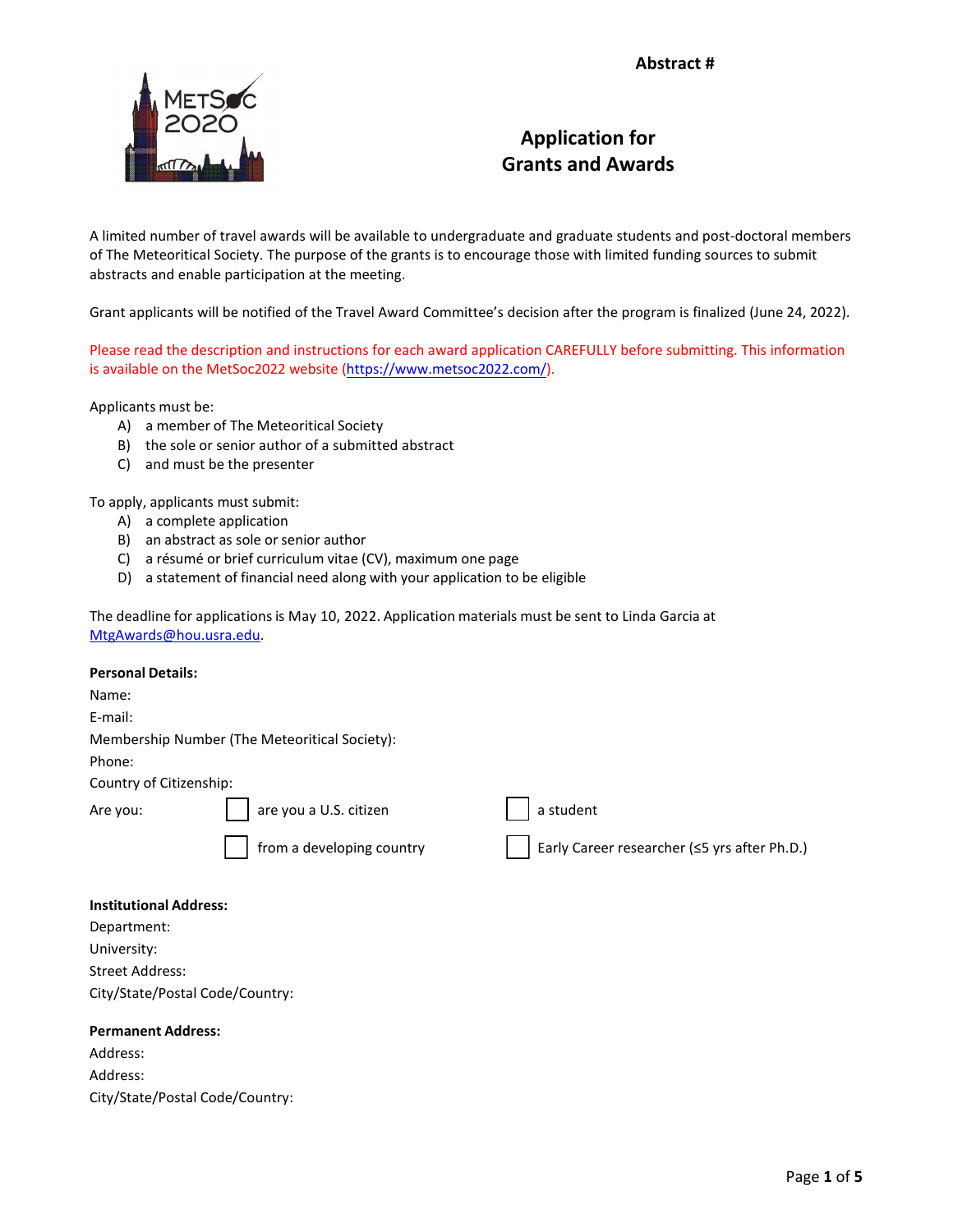| You MUST check here to be considered (check ALL that apply, but you can receive only one travel award):                                                                                                                                                                                                                                                                                                                  |  |  |  |
|--------------------------------------------------------------------------------------------------------------------------------------------------------------------------------------------------------------------------------------------------------------------------------------------------------------------------------------------------------------------------------------------------------------------------|--|--|--|
| I wish to be considered for ALL of the grants listed below.                                                                                                                                                                                                                                                                                                                                                              |  |  |  |
| I wish to be considered for the Barringer Crater Company Travel Award for graduate and undergraduate students.<br>(Open to all nationalities.)                                                                                                                                                                                                                                                                           |  |  |  |
| I wish to be considered for the Elsevier Travel Award for early-career scientists (Ph.D. received 2017-2021). (Open<br>to all nationalities.)                                                                                                                                                                                                                                                                            |  |  |  |
| I wish to be considered for the 2022 Brian Mason Award (\$1500 USD), sponsored by Meteorite Times Magazine and<br>the International Meteorite Collectors Association (IMCA). If selected for this award, I agree to submit a ~2500-word<br>popular article based on my research for publication in Meteorite Times by October 2022 and an essay for IMCA's<br>newsletter, Insights. (Open to all nationalities.)         |  |  |  |
| I wish to apply for The Meteoritical Society Travel Awards for international members with limited financial<br>resources (low-income countries).                                                                                                                                                                                                                                                                         |  |  |  |
| I wish to apply for The Meteoritical Society Travel Awards for early-career scientists (Ph.D. received 2018-2022).<br>(Open to all nationalities).                                                                                                                                                                                                                                                                       |  |  |  |
| I wish to be considered for the NASA Planetary Sciences Division Travel Grants. (Open to qualified students<br>enrolled in programs at U.S. institutions).                                                                                                                                                                                                                                                               |  |  |  |
| I wish to be considered for the Darryl Pitt/Macovic Collection Travel Award for students (Open to all nationalities).                                                                                                                                                                                                                                                                                                    |  |  |  |
| I wish to be considered for the O. Richard Norton Fund for students and early career scientists (Ph.D. 2018-2022)<br>(Open to all nationalities).                                                                                                                                                                                                                                                                        |  |  |  |
| <b>Additional Material for Student Members:</b>                                                                                                                                                                                                                                                                                                                                                                          |  |  |  |
| Expected degree:                                                                                                                                                                                                                                                                                                                                                                                                         |  |  |  |
| Expected date of degree:                                                                                                                                                                                                                                                                                                                                                                                                 |  |  |  |
| Title of abstract:                                                                                                                                                                                                                                                                                                                                                                                                       |  |  |  |
| Authors:                                                                                                                                                                                                                                                                                                                                                                                                                 |  |  |  |
| % of material presented elsewhere:                                                                                                                                                                                                                                                                                                                                                                                       |  |  |  |
| Where                                                                                                                                                                                                                                                                                                                                                                                                                    |  |  |  |
| Years of previous awards from The Meteoritical Society meetings, if any:                                                                                                                                                                                                                                                                                                                                                 |  |  |  |
| <b>Certification by Student Advisor:</b><br>By signing below, I confirm that (1) the person submitting this abstract for consideration for The Meteoritical Society<br>Student Grant or Award is currently enrolled as a student; (2) the student is the major contributor of the material to be<br>presented; and (3) the information reported above concerning the previous presentation of this material is accurate. |  |  |  |
| Advisor's Name:<br>E-mail:                                                                                                                                                                                                                                                                                                                                                                                               |  |  |  |
| Advisor's Signature:                                                                                                                                                                                                                                                                                                                                                                                                     |  |  |  |
| OR you may upload an e-mail from your advisor or department chair confirming your eligibility.                                                                                                                                                                                                                                                                                                                           |  |  |  |

Upload Advisor Confirmation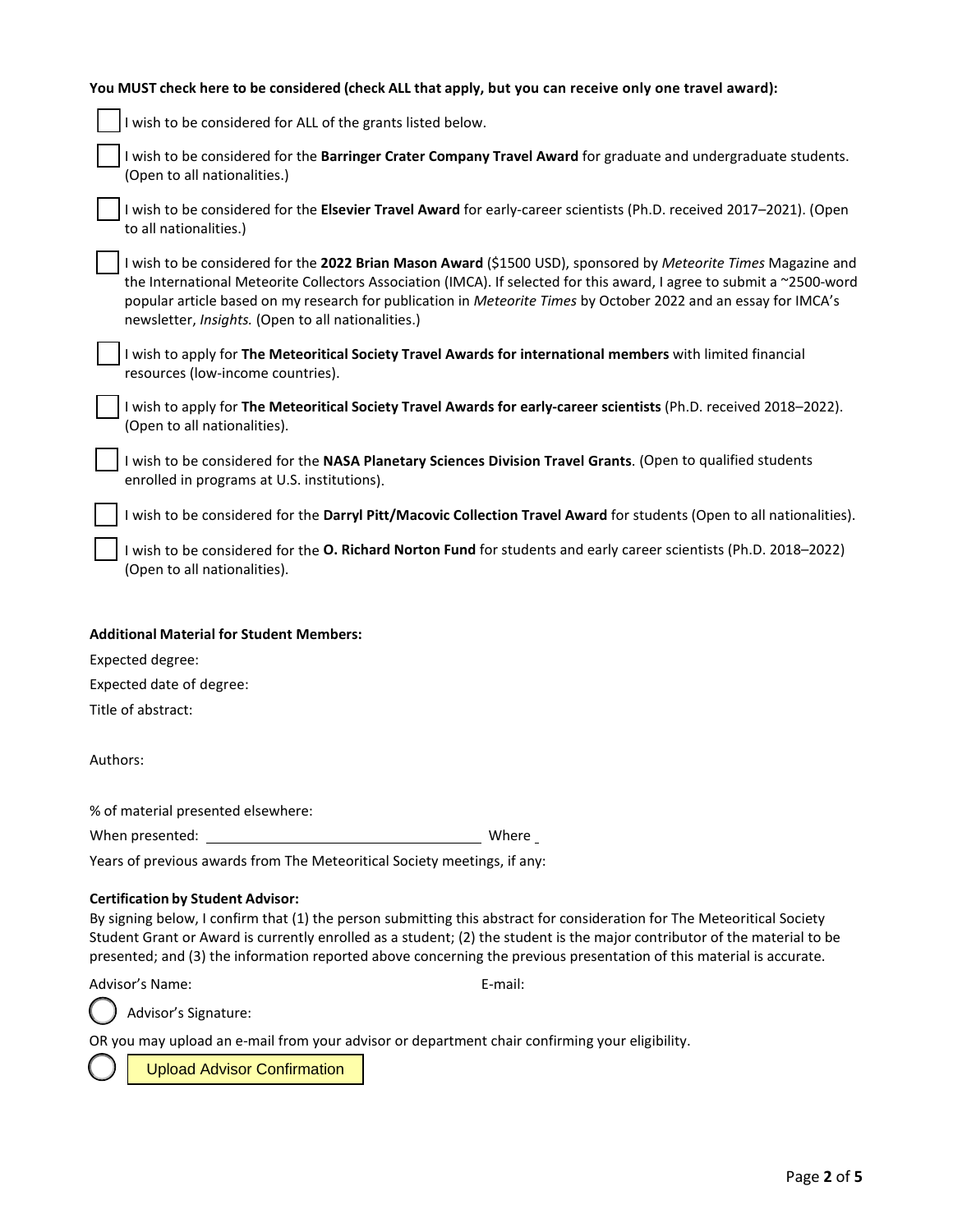## **Additional Material for Post-Doctoral Members (within five years after receiving Ph.D. or equivalent degree):**

Institution:

Present position:

Title of abstract:

Authors:

% of material presented elsewhere:

When presented: Where

Years of previous awards from The Meteoritical Society meetings, if any:

The estimated total cost of my trip is USD \$

**Statement of Financial Need:** Why is this meeting important to you, and why is this funding essential to your attendance?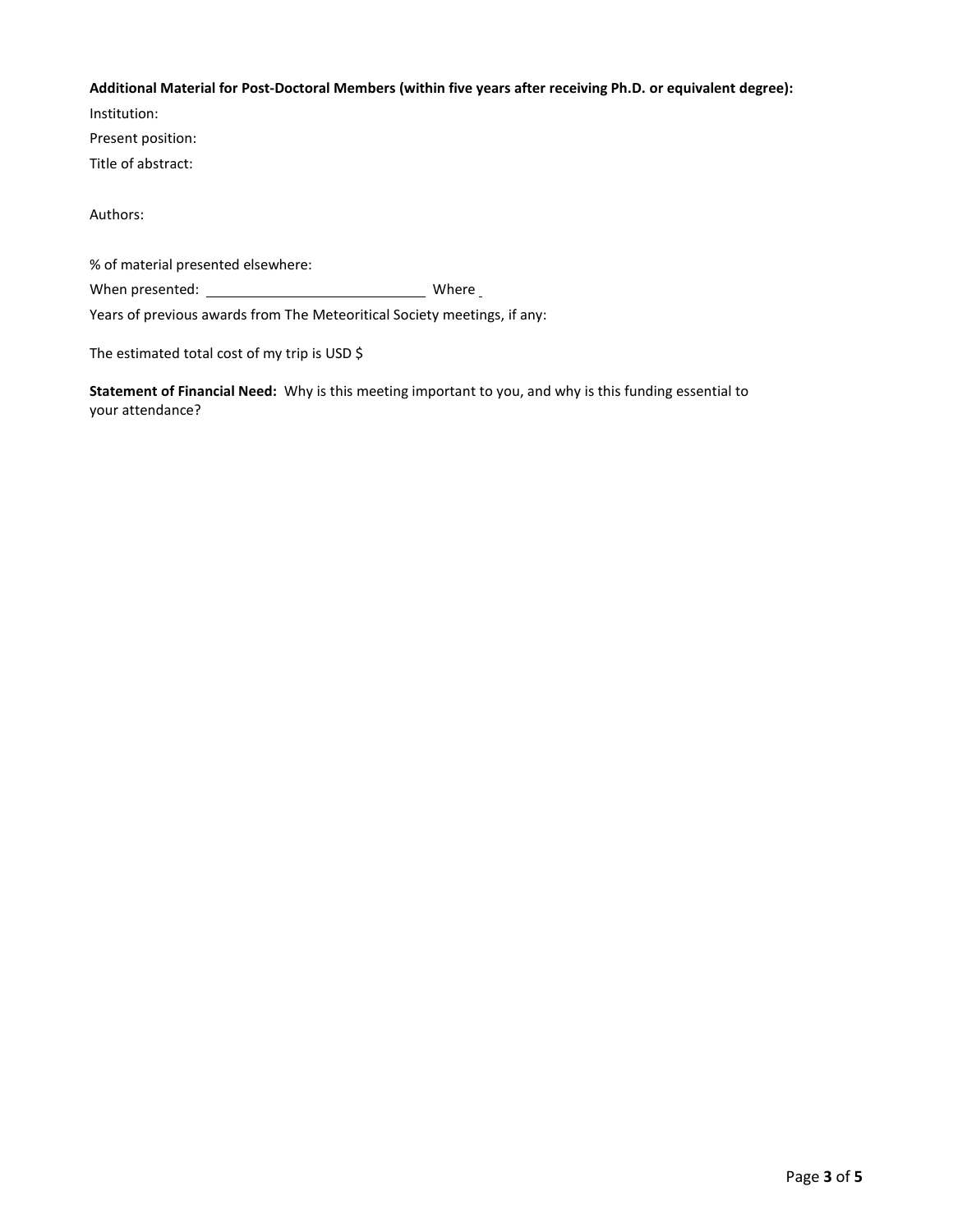**Résumé or Brief Curriculum Vitae (CV):** (maximum one page)